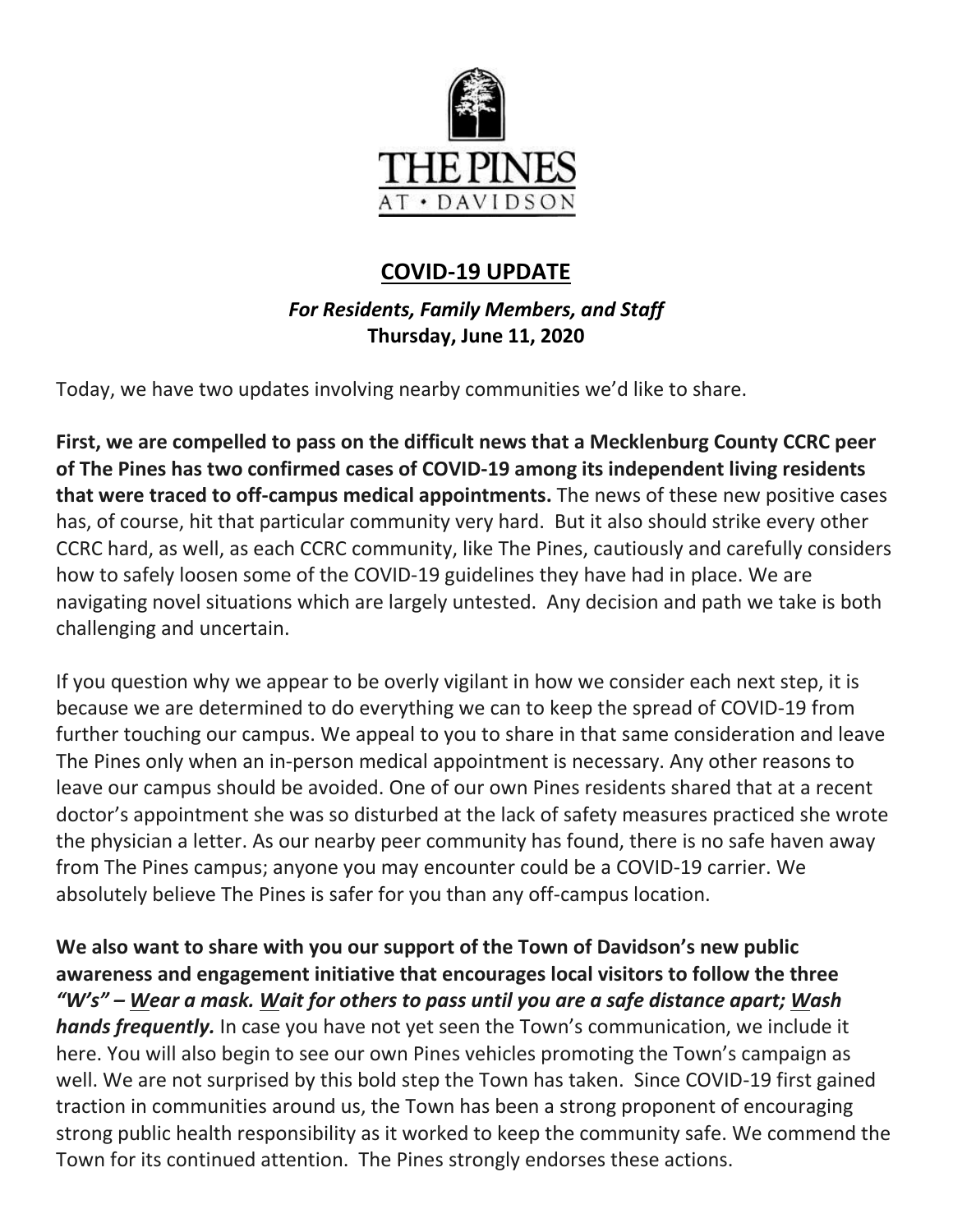### **Town of Davidson Launches Significant Mask Wearing Effort to Support Public Health in Town**

The Town of Davidson announces the launch of its public awareness campaign to encourage residents, business employees, and town visitors alike to wear masks and help protect the public health of the community during the COVID-19 pandemic.

On Tuesday, May 19, 2020, the Davidson Board of Commissioners called a special meeting to discuss the town's response to the COVID-19 pandemic. As a result of this meeting, the board decided to strongly recommend that the public use masks in all spaces where social distancing is not possible.

To support this effort, the town created a public awareness campaign which includes:

- banners posted in public spaces to remind people of the three Ws ("wear, wait, wash")
- signage for storefront windows designating that the business requires both employees and customers to wear masks
- decals to help depict proper social distancing spacing on Main Street, and
- car magnets to encourage neighbors to wear masks for the safety of our entire town and all our residents.

In addition to the campaign to strongly recommend mask usage, the town will also be implementing other solutions to help facilitate a safer environment in which businesses can operate and succeed. Over the past week, the town has added more outdoor seating with benches and round tables with umbrellas in several areas of town. Residents and visitors to Davidson will now be able to congregate with their families and friends while in compliance with public health guidelines. Additional trash and recycling cans have also been added. The town will be installing hand sanitizer stations as soon as possible in key high traffic areas of the community as well.



The Town of Davidson is taking these steps in order to support local businesses, protect the public's health, and also continue to stay consistent with public health guidance and the town's vision to provide a safe place for people to live, work, and play.

## *FYI: The Town of Davidson kindly provided The Pines with car magnets that encourage mask wearing. Please feel free to pick one up at the Reception Desk.*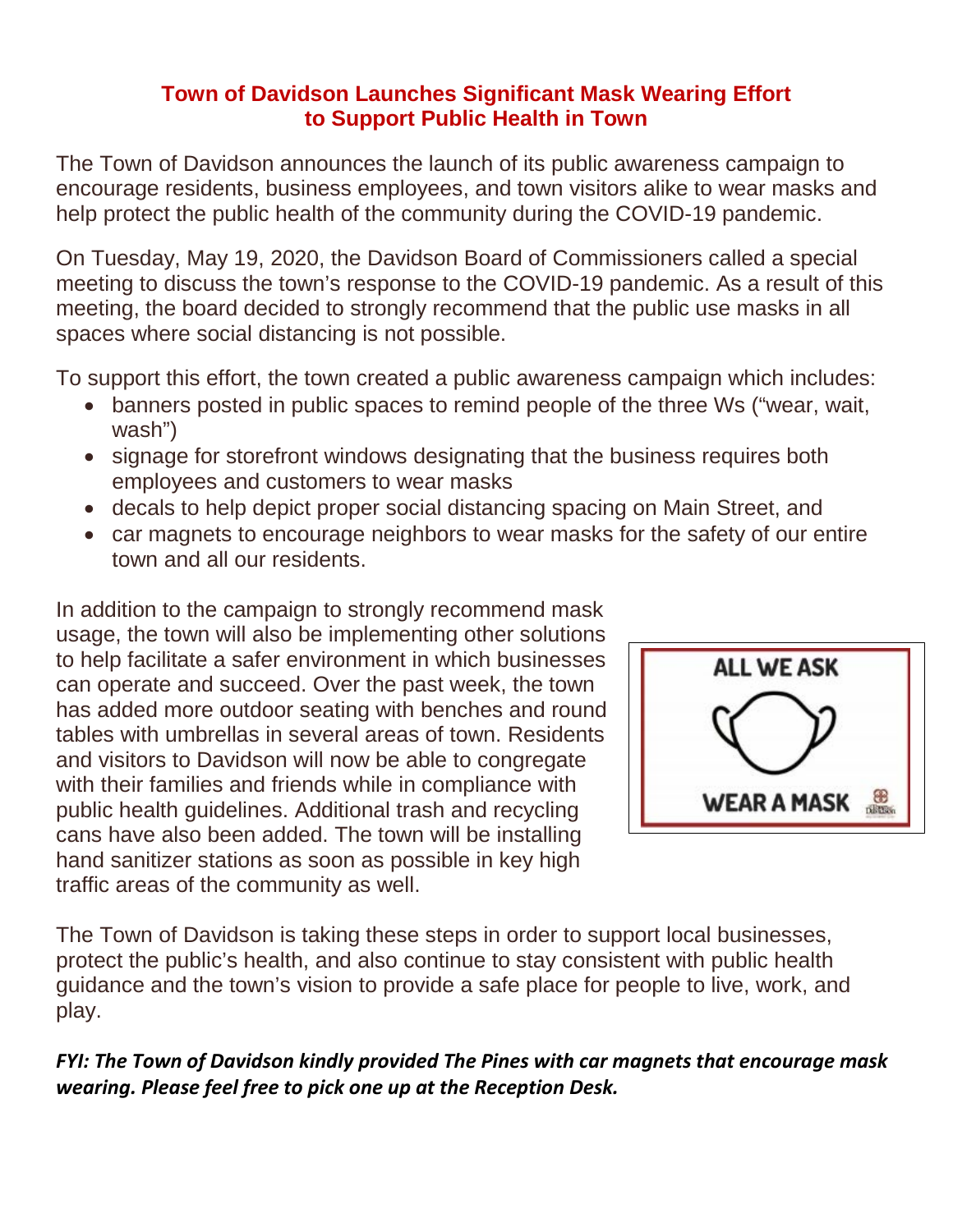| No New COVID-19 Cases                            |  |
|--------------------------------------------------|--|
| Active COVID-19 Cases at The Pines as of 6/11/20 |  |
| 5 cases                                          |  |
| 2 cases                                          |  |
| 3 cases                                          |  |
|                                                  |  |

### **Landscaping Update**

You may have noticed that landscaping work has begun at our campus entrance in front of our Main Building and Poplar Meadows Lane (along the Greenway). Work on our Flagpole island near our Community Center will be completed by mid-June. Here is an image detailing this work: [Flagpole Island.](https://www.mycommunity-center.com/filephotos/463/flagpoleJune.PNG) Landscaping at our Entry Bowl (rendering pictured below) will be completed by the end of July. The following is a plan that provides more details regarding this area: [Entrance Bowl.](https://www.mycommunity-center.com/filephotos/463/bowlJune.PNG) Trees along Poplar Meadows Lane are currently being planted.

Landscaping near the Laurel Ridge 700 Villa, new Nursing Wing and Maintenance Area will be completed in August.



#### **Resident in** *The Washington Post*

Cary Johnston Townsend (pictured right, with her husband, Ed Townsend) is included among several profiles in a recent *Washington Post* article, which focuses on individuals living in CCRCs during COVID-19. Here is a link to this article: [Patient](https://www.washingtonpost.com/graphics/2020/local/social-issues/coronavirus/nursing-homes-patients-voices-covid-19/)  [Voices.](https://www.washingtonpost.com/graphics/2020/local/social-issues/coronavirus/nursing-homes-patients-voices-covid-19/) The following is a link to the accompanying video: [Selected profiles.](https://wapo.st/3c9IeUf)



Cary is also featured in the last two minutes of a Washington Post podcast (a medley of that day's stories), which can be heard here: [Podcast.](https://www.washingtonpost.com/podcasts/post-reports/) (Click on *Legacy of American Riots*; Cary